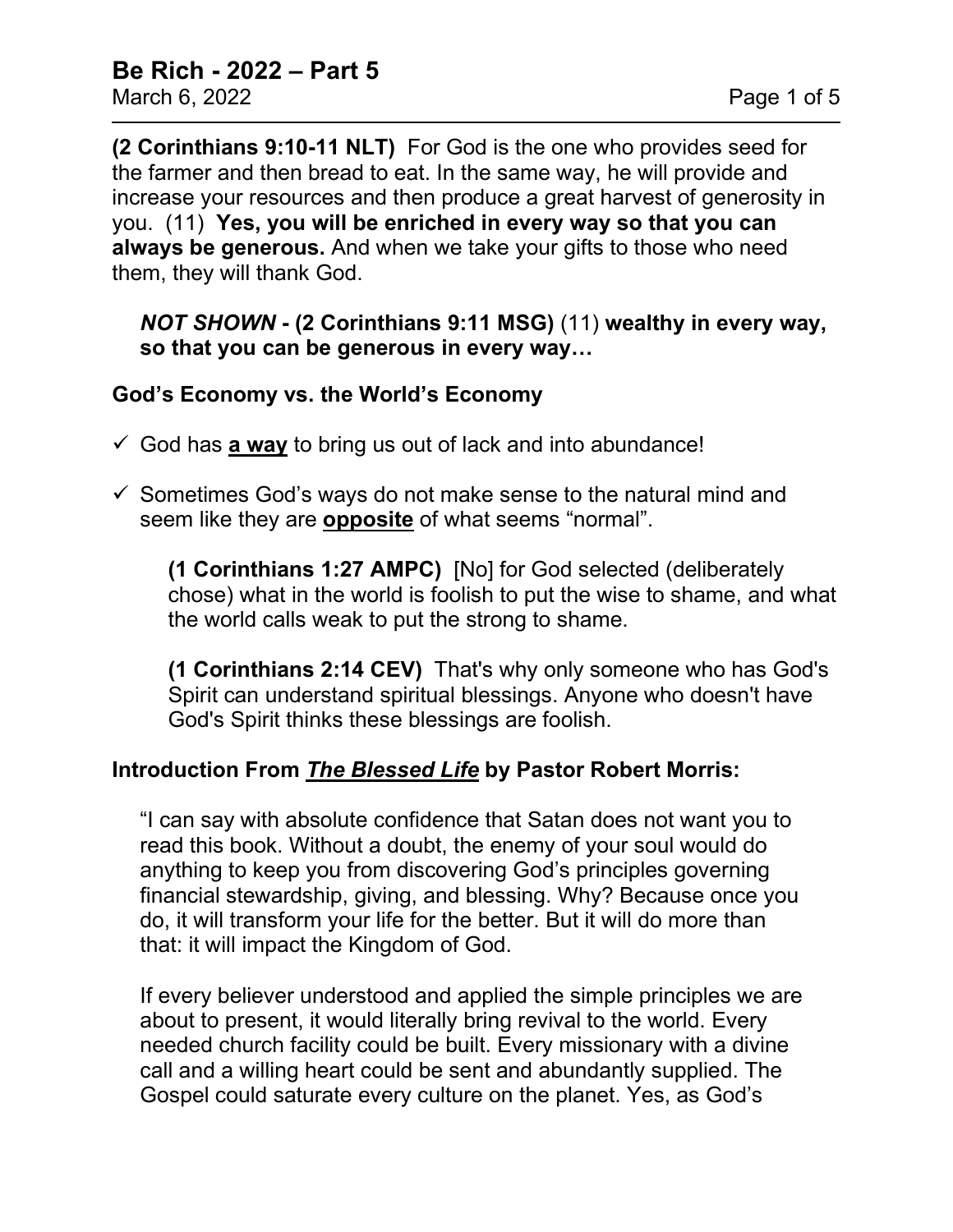people prospered, money would come into the kingdom; but much more important, our hearts would be changed!"

## *Tithing is the First Step!*

The **tithe** belongs to God.

**(Leviticus 27:30 NLT)** "One tenth of the produce of the land, whether grain from the fields or fruit from the trees, belongs to the LORD and must be set apart to Him as holy.

Tithing is an investment that God will use for our spiritual growth and development.

The tithe is not about your **money**! It is about your **heart**!

**(Malachi 3:6-8 GNB)** "I am the LORD, and I do not change. And so you, the descendants of Jacob, are not yet completely lost. (7) You, like your ancestors before you, have turned away from my laws and have not kept them. Turn back to me, and I will turn to you. But you ask, 'What must we do to turn back to you?' (8) I ask you, is it right for a person to cheat God? Of course not, yet you are cheating me. 'How?' you ask. In the matter of tithes and offerings.

**(Matthew 6:21 NKJV)** (21) For where your treasure is, there your heart will be also.

#### $\checkmark$  The tithe is about **honoring** God first!

**(Proverbs 3:9-10 NKJV)** Honor the LORD with your possessions, And with the firstfruits of all your increase; (10) So your barns will be filled with plenty, And your vats will overflow with new wine.

### *Common arguments about Tithing:*

 $\checkmark$  Tithing is **under the law**.

Tithing pre-dates the law by 500 years.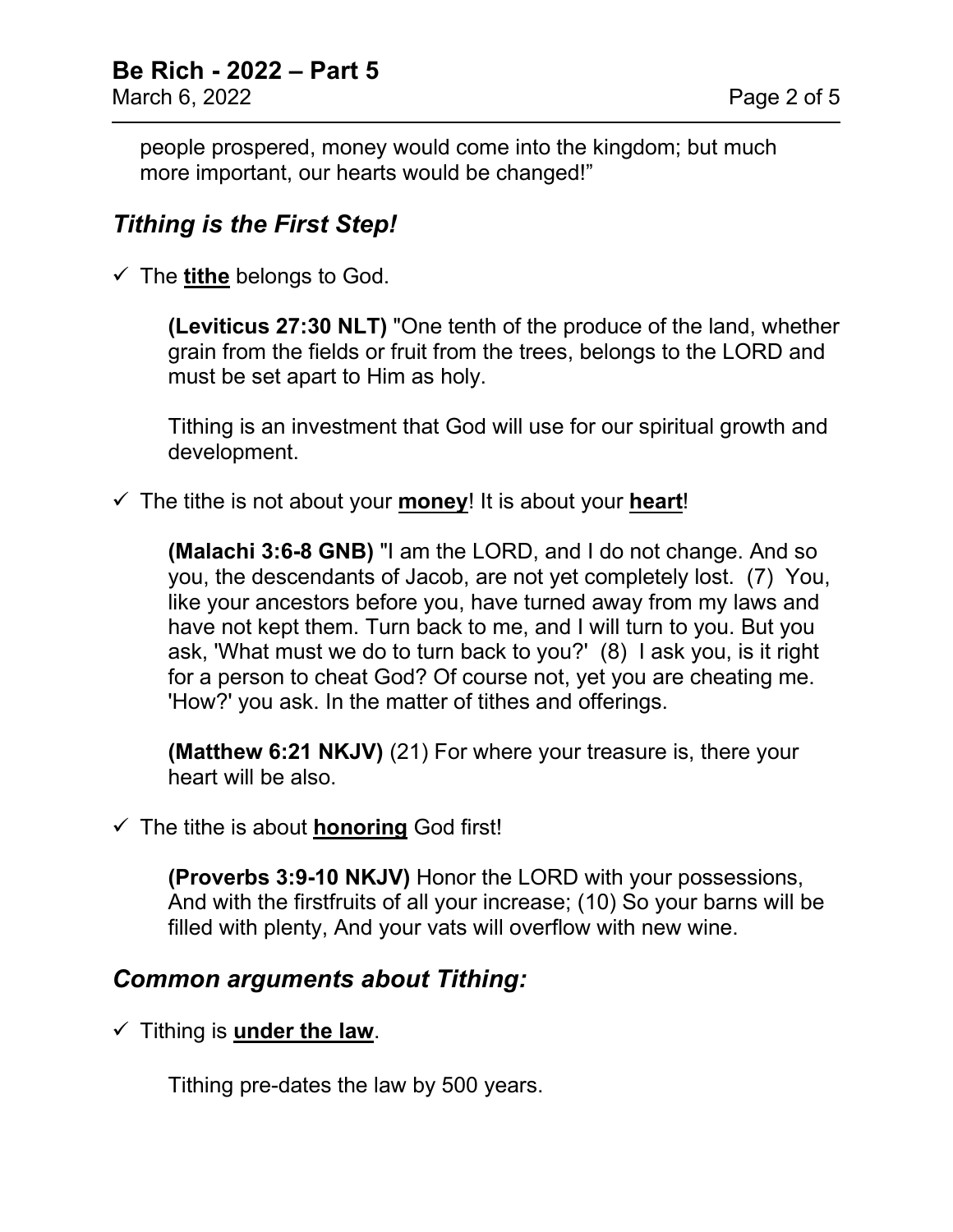**Genesis 14:18-20 NKJV** Then Melchizedek king of Salem brought out bread and wine; he was the priest of God Most High. (19) And he blessed him and said: "Blessed be Abram of God Most High. Possessor of heaven and earth; (20) And blessed be God Most High, Who has delivered your enemies into your hand." And he gave him a tithe of all.

 $\checkmark$  Tithing is under the law and as a believer I am not under the law but **under grace**.

Under the Old Testament we are told, "Do not steal". Because we are under grace, does that mean that we can now steal anytime we want? NO!

Under the Old Testament, we are told, "Do not commit adultery". Because we are under grace, does that mean that we can now commit adultery anytime we want? NO!

New Testament – "Generosity" - Under grace we always do more than what was expected under the law.

 $\checkmark$  **can't afford** to tithe.

You will never be able to afford to tithe until you begin to tithe. Remember, this is God's economic system. It is going to be counter intuitive to the world's way.

 $\checkmark$  If Jesus said to you, "You **should** tithe," would you do it?

**Matthew 23:23 NLT** "What sorrow awaits you teachers of religious law and you Pharisees. Hypocrites! For you are careful to tithe even the tiniest income from your herb gardens, but you ignore the more important aspects of the law--justice, mercy, and faith. **You should tithe, yes, but do not neglect the more important things.**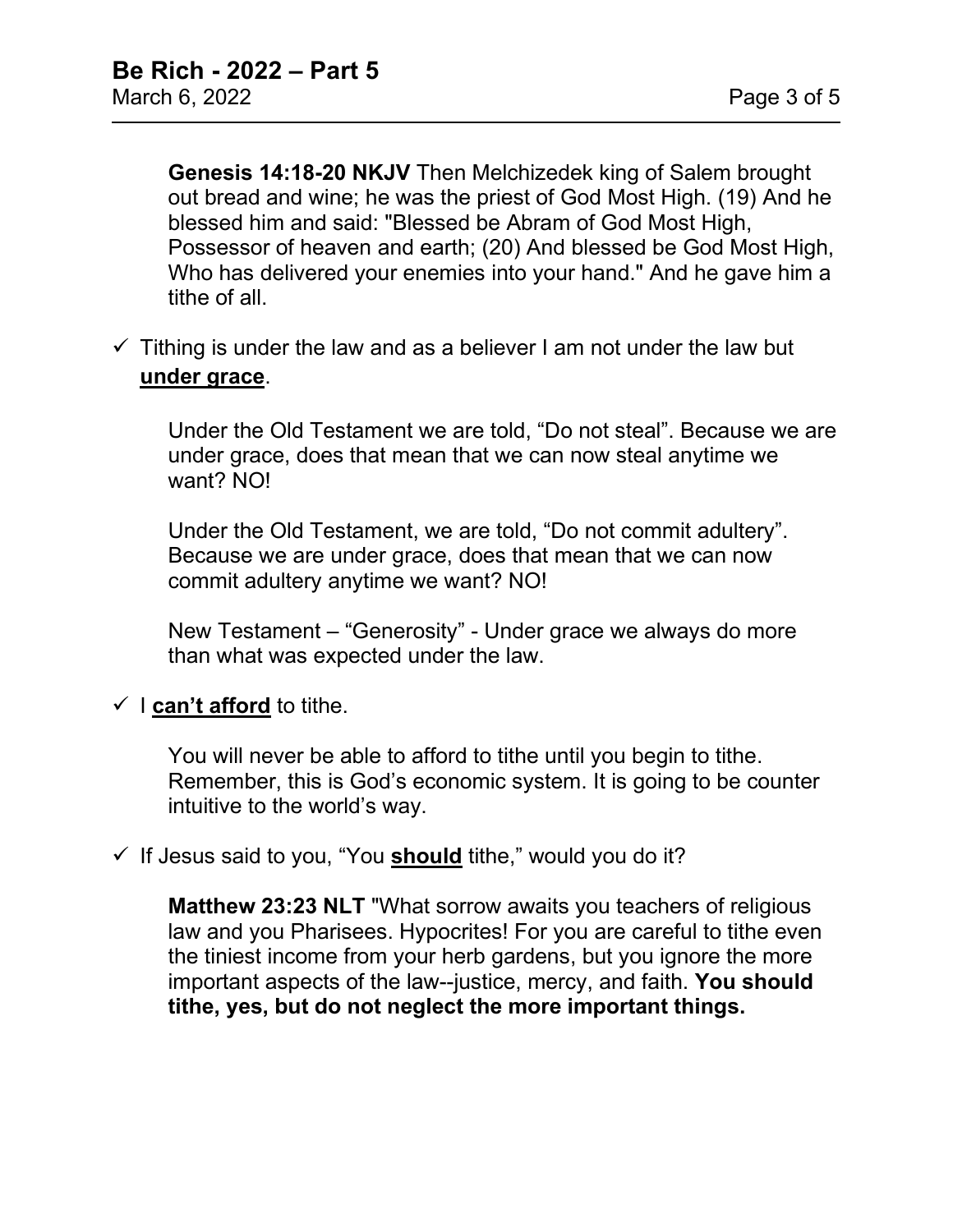# *How do we tithe?*

1. We present our tithes to **Jesus**, our High Priest.

**(Deuteronomy 26:1-3 NKJV)** (1) "And it shall be, when you come into the land which the LORD your God is giving you as an inheritance, and you possess it and dwell in it, (2) that you shall take some of the first of all the produce of the ground, which you shall bring from your land that the LORD your God is giving you, and put it in a basket and go to the place where the LORD your God chooses to make His name abide. (3) And you shall go to the one who is priest in those days, and say to him, 'I declare today to the LORD your God that I have come to the country which the LORD swore to our fathers to give us.'

**(Hebrews 7:8 NKJV)** Here mortal men receive tithes, but there he receives them, of whom it is witnessed that he lives.

2. We give our tithes in **faith** believing God's Word.

Tithe believing that when you tithe, God rebukes the devourer for your sake, He will open the windows of Heaven, and pour out a blessing that there will not be room enough to receive it.

3. We tithe our tithes with **words**.

**(Deuteronomy 26:3 NKJV)** (3) And you shall go to the one who is priest in those days, *and say to him*…

**(Hebrews 3:1 NKJV)** Therefore, holy brethren, partakers of the heavenly calling, consider the Apostle and High Priest of our confession, Christ Jesus,

4. Make tithing an act of **worship**!

**(Deuteronomy 26:1-4 NKJV)** (1) "And it shall be, when you come into the land which the LORD your God is giving you as an inheritance, and you possess it and dwell in it, (2) that you shall take some of the first of all the produce of the ground, which you shall